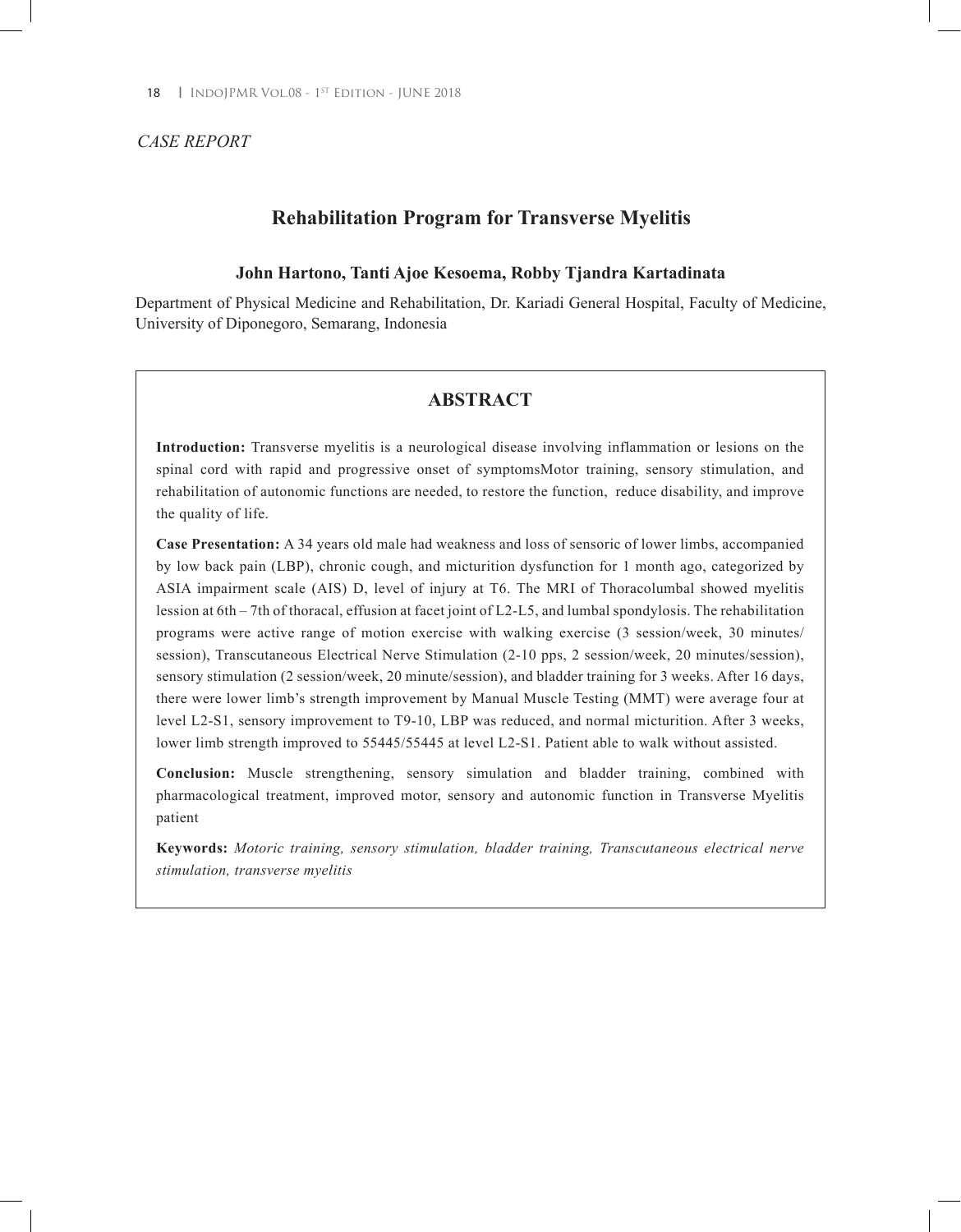# **ABSTRAK**

**Pendahuluan**: Transverse myelitis merupakan gangguan neurologis berupa peradangan atau lesi pada tulang belakang dengan gejala yang cepat dan progresif. Latihan motorik, stimulasi sensorik, dan rehabilitasi fungsi otonom diperlukan untuk memperbaiki fungsi, menurunkan disabilitas, dan meningkatkan kualitas hidup.

**Presentasi Kasus:** Seorang pria berusia 34 tahun dengan gejala kelemahan kedua ekstremitas inferior, disertai nyeri punggung bawah (NPB), batuk kronik, dan kesulitan berkemih 1 bulan lalu. MRI Thoracolumbal menunjukkan lesi mielitis pada diskus thorakalis 6-7, efusi sendi facet di L2-L5 dan spondylosis lumbalis. Pasien dikategorikan AIS D, dengan level cedera di T6. Terapi rehabilitasi untuk mielitis transversal, berupa gerak sendi aktif dan latihan jalan (3 sesi/minggu, 30 menit/sesi), stimulasi elektrik pada saraf secara transkutan (2-10 pps, 2 sesi/minggu, 20 menit/sesi), stimulasi sensorik (2 sesi/ minggu, 20 menit/sesi), dan pelatihan kandung kemih selama 3 minggu.

Pada hari ke 16 terjadi peningkatan kekuatan ekstremitas inferior rerata tingkat empat dengan uji otot secara manual (MMT) pada tingkat L2-S1, perbaikan sensorik pada tingkat T9-10, perbaikan NPB, dan fungsi miksi normal. Setelah 3 minggu, kekuatan ekstremitas inferior menjadi 55445/55445. Pasien dapat berjalan tanpa alat bantu.

**Kesimpulan:** Program rehabilitasi medik yang terdiri dari penguatan otot, simulasi sensorik dan pelatihan kandung kemih, dikombinasikan dengan farmakologis, meningkatkan fungsi motorik, sensorik dan otonom pada pasien Transverse Myelitis.

*Kata kunci: Latihan motoric, stimulasi sensorik, latihan kandung kemih, Stimulasi elektrik saraf transkutan, Transverse myelitis*

#### Correspondent Detail:

#### **John Hartono**

Email: dr.john.hartono@gmail.com Department of Physical Medicine and Rehabilitation, Dr. Kariadi General Hospital, University of Diponegoro, Semarang, Indonesia

#### **INTRODUCTION**

Transverse myelitis is a neurological disease

involving inflammation or lesions on the spinal cord with rapid and progressive onset of symptoms, including back pain, weakness, sensory and autonomic dysfunction.<sup>1-3</sup> Most Transverse Myelitis cases related with the immune system disorders, but infection from viral, bacterial, fungal and even from parasite could also related to the Transverse Myelitis. Other etiology is vascular disorders such as arterial-venous malformation, dural arterial-venous fistula, intraspinal cavernous malformation or disc embolism. It is estimated that about 1,400 new cases of transverse myelitis are diagnosed each year in the United States. It is estimated that about 33,000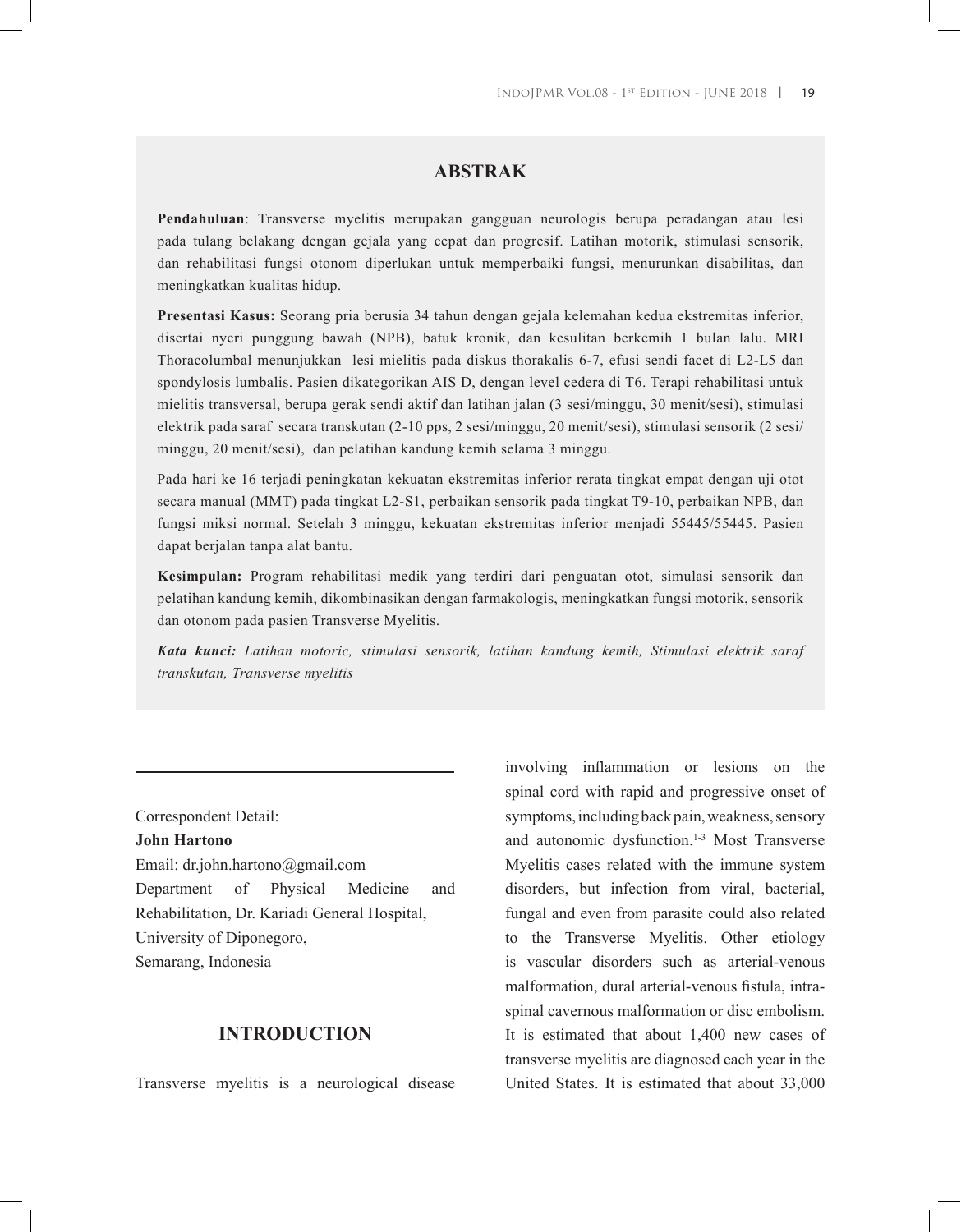Americans have some type of disability resulting from transverse myelitis. The annual incidence of transverse myelitis ranges from 1.34 to 4.60 cases per million, but increase to 24.6 cases per million if acquired demyelinating diseases like MS and neuromyelitis optica (NMO) are included.<sup>4</sup>

MRI examination could reveal the lesion on the spinal cord, but CSF analysis is recommended, with pleocytosis and elevated IgG index as sign of inflammation 5,6. First line pharmacological treatment is high dose corticosteroid. In cases caused by autoimmune condition, Plasma exchange therapy (plasmapheresis) and Intravenous immunoglobulin (IVIG) were used. In this case, antibiotic was used as bacterial infection is suspected as the main caused of the myelitis.<sup>6</sup>

Transverse Myelitis rehabilitation has the same specific goals like any other case related to the spinal cord injury, which is to restore the lost function or return it to a level as close as possible to the one exhibited prior to the injury. Motoric, sensory and autonomic dysfunction symptoms are treated with combination of motoric training, such as range of movement with addition of strengthening exercises will help to reach better outcome, with patient optimal ambulation ability as the main rehabilitation goals. In severe motoric deficit cases, neuromuscular electrical stimulation modalities can be used to help with the movement and strengthening program. Sensory stimulation kits, such as brush, contoured plateau, therapeutic ball, etc. are used to stimulate the sensory deficit dermatome area. Serial bladder training is used to retrain bladder muscle for the voiding function as in this case we found urine retention condition (autonomic dysfunction). Functional Electrical Stimulation can also be used in retraining the

bladder. Other rehabilitation modalities, such as TENS can be used for the back pain symptoms related with Transverse Myelitis. Patient prognosis of the transverse myelitis patient ranges variably, with 50% patient complete recovery, 40% patient shows mild deficits and 10% poorly improve from the disease.<sup>5,6</sup>

# **CASE REPORT**

A 34 years old male patient, Mr. AR, was referred to the Dr. Kariadi General Hospital, from the local private hospital due to the progress of weakness of both lower extremities that caused the patient unable to walk, and urinary retention problem, since 20 days before the referral. Patient had been catheterized during his hospitalization at the local hospital. Patient also complained about his back pain (NPRS 5) and decreased of sensory function from his upper abdominal level down to both of his feet. American Spinal Injury Association (ASIA) impairment scale (AIS) has showed motor and sensory level injury both at level T6 with neurogenic bladder dysfunction (urine retention) and normal bowel function, and concluded as AIS D. Patient already had a cough for at least one month. There was no history of chronic diseases. Patient was a mason, and usually lifting heavy load, that has discontinue the job due to this illness.

Laboratory findings have shown a leukocytosis (16.800/uL), high urinary sediment of leucocyte (820.5/uL) with high bacterial concentration (++/25520.4/uL). The sputum examination during the hospitalization has found the colony of diplococcus, with no findings of tuberculous bactery.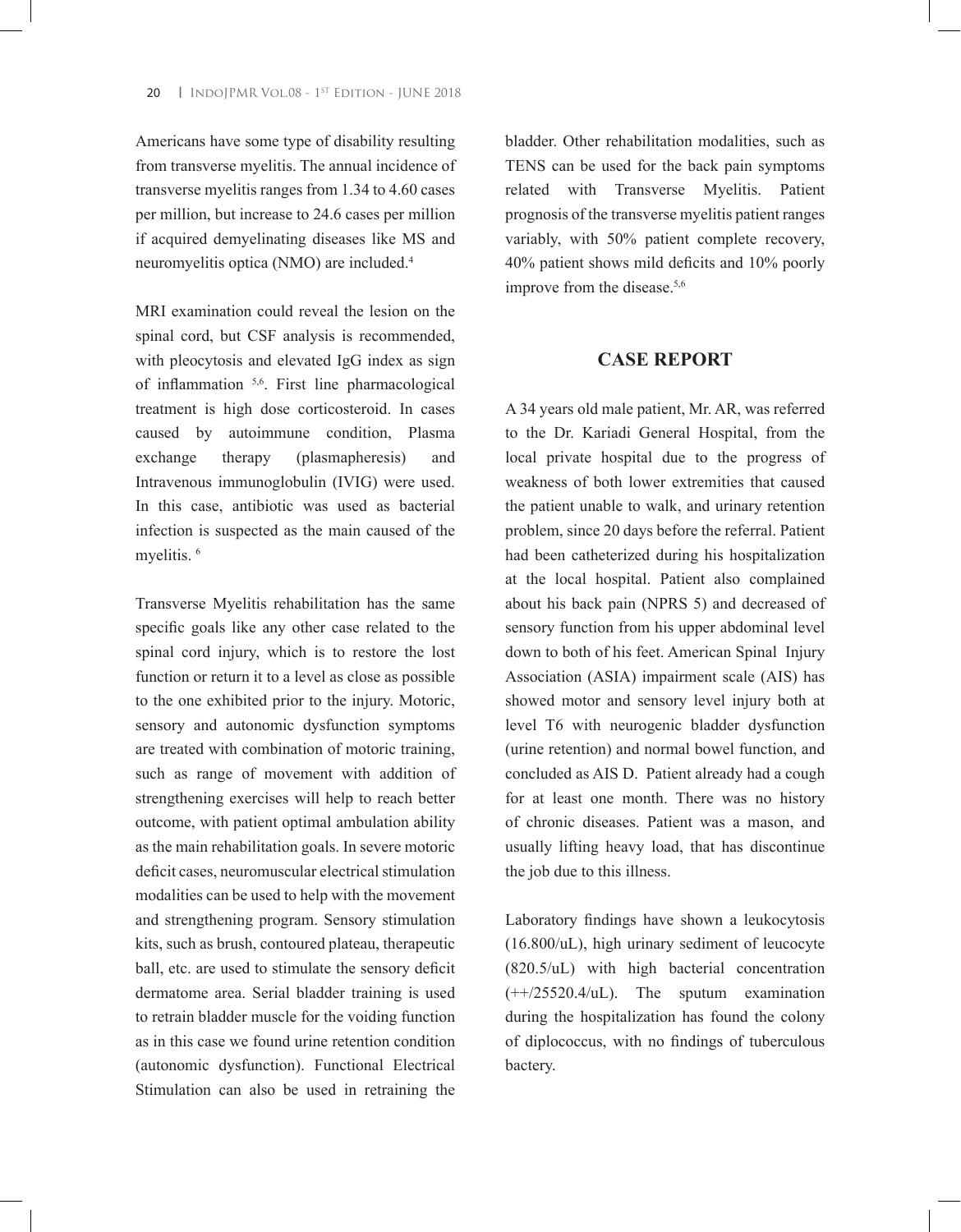Thoracolumbalis MRI has shown a hyperintense lesion at the posterior side of spinal cord at  $6<sup>th</sup>$ -7th thoracal intervertebral disc, which suggest a myelitis accompany by degenerative end plate superior  $4<sup>th</sup>$  and  $5<sup>th</sup>$  Lumbar (MODIC type 2), also facet joint effusion around 2nd-5th lumbar, which could also related to the patient's low back pain.



**Figure 1. MRI Sagital View Thoracal VI-VII**



**Figure 2. MRI Axial View segment Thoracal VI-VII**

On the first rehabilitation assessment  $(2<sup>nd</sup>$  day after admission), patient showed weakness on both lower extremities, able to stand up but with difficulty to walk (patient tend to feel back pain and more weakness at the left side limb). From patient's lower extremities muscles, MMT examination scored 44434/44334, with left side sensory deficits as high as T7 with pin prick test and T9 with fine touch. Due to the urinary retention, a urinary catheter already placed (8th day) to help patient micturition (patient already had urinary catheterized since 20 days before admission). Patient still able to defecation, and still have morning erection. Other neurological examinations shown there was no abnormality.

From internal medicine division examination, patient found to have a chronic cough for 1 month, and then get further laboratory test for sputum test due to suspect of tuberculosis infection, even though the thorax x-ray was normal. Sputum test shown Diplococcus colony with no BTA found. Patient was still on schedule to run the Mantoux test to check for suspected latent tuberculosis infection. No CSF Analysis had been done for this patient.

The International Classification of Functioning, Disability and Health (ICF) were used for the patient's functional diagnosis. The problem was at the spinal cord level, with primary defect area at thoracal vertebral disc (ICF s12001 – thoracic spinal cord); body function problem as the patient had bilateral lower extremities weakness (b7303 – paraparese inferior), patient also had low back pain (ICF b28013- pain in back) and patient had bladder function problem (ICF b6200 – urination) also patient had skin sensory deficit (ICF b840 – sensation related to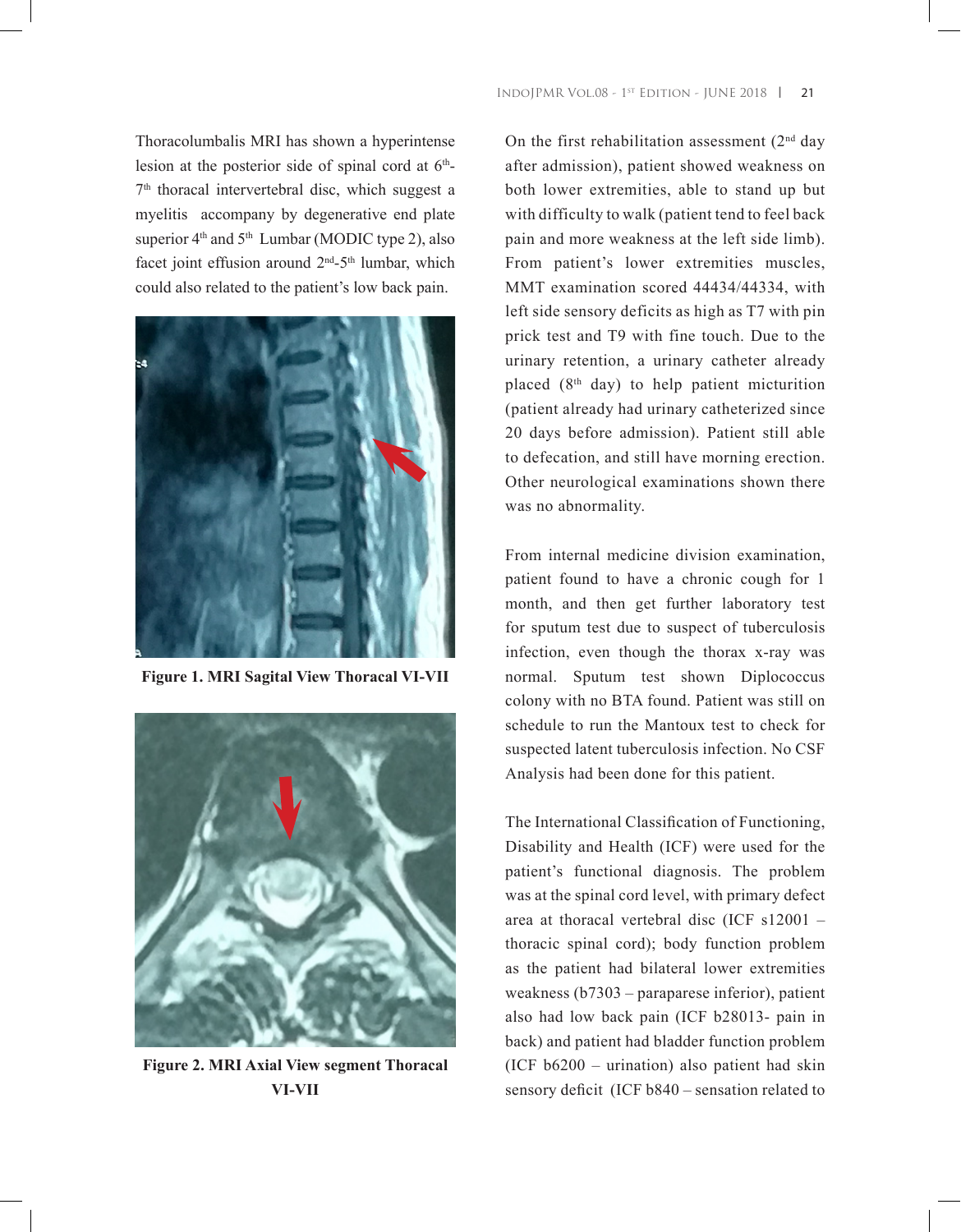the skin); Patient had mobility activity problem of difficulty to walk properly due to muscle weakness and back pain (ICF d4500- walking short distance), patient had no personal factor problem as he had a good motivation to get better and willing to follow all the treatment program. Patient's participation function had a problem due to the patient unable to work (d8451-maintaining a job), patient's job required him to lift and move heavy weight on daily basis work load, this will caused a problem because beside patient had Transverse Myelitis with back pain, there were also sign of vertebral degenerative at the lumbar level. There was no environment problem for patient.<sup>7</sup>

Patient's rehabilitation program consist of active assistive range of motion (AAROM) exercises, i.e. Straight Leg Raise, Heel Slide, Ankle Pumping of the lower extremities with manually resistance by the Therapist, contrary to exercises movement (ie. Flexion force for Extension exercise moves) to strengthen lower limb muscles. These exercises scheduled for 3 sessions/week, 30 minutes/session; followed by walking exercise with 3 session/week for 15-20 minutes/session or as patient tolerated. The low back pain treated by low rate of transcutaneous electro nerve stimulation (TENS) ; 2-10 pps on the lumbar region, 2 times per week, as well as 2 sessions of sensory stimulation exercise per week; 20 minutes/session. All rehabilitation sessions handled by therapists, and under supervision of Physical Medicine and Rehabilitation Specialist.

Beside, patient and family educated to do AAROM exercises routinely (in bed or sitting position, up to 2- 3 times/day, 2 days/week) and tried to walk around his bed as tolerated, to optimize the function.

Bladder training program started on 3<sup>rd</sup> day admission with constant micturition evaluation every 1-2 hours interval, gradually increased interval time, as patient tolerated, up to 3-4 hours interval of micturition. In 3 weeks of hospitalization, patient has 5 days/week physical exercise (AAROM plus resistance exercise and walking exercise); 9 sessions with therapist and 3 out of 6 personal schedule; 6 session of lumbar TENS and 6 session of sensory stimulation. Patient had 3 days of bladder training before the urinary catheter removed.

#### **RESULTS**

During 3 weeks of hospitalization, Physical Medicine & Rehabilitation division run 3 times of thoroughly examination (first consultation, two times reevaluation of rehabilitation program). The first reevaluation done after 16 days of rehabilitation, patient's lower limb muscle strength improved (motor level of injury improved to level T8 with L2-S1 key muscles function by manual muscle testing (MMT) of L2,L3,L4,L5,S1 bilaterally improved from 44434/44334 to 44444/44444, patient able to walk from bed to bathroom independently without aid. There was improved of the level of sensory deficit, by pin prick-fine touch test, from the level of T7-T9 to T9-T10.

The sensation on sensory level of T8 was normal. Patient still has complained about the back pain even the numeric pain rating scale (NPRS) was better than the first consultation, from  $5$  to  $3$ .

Patient has a serial of bladder training and the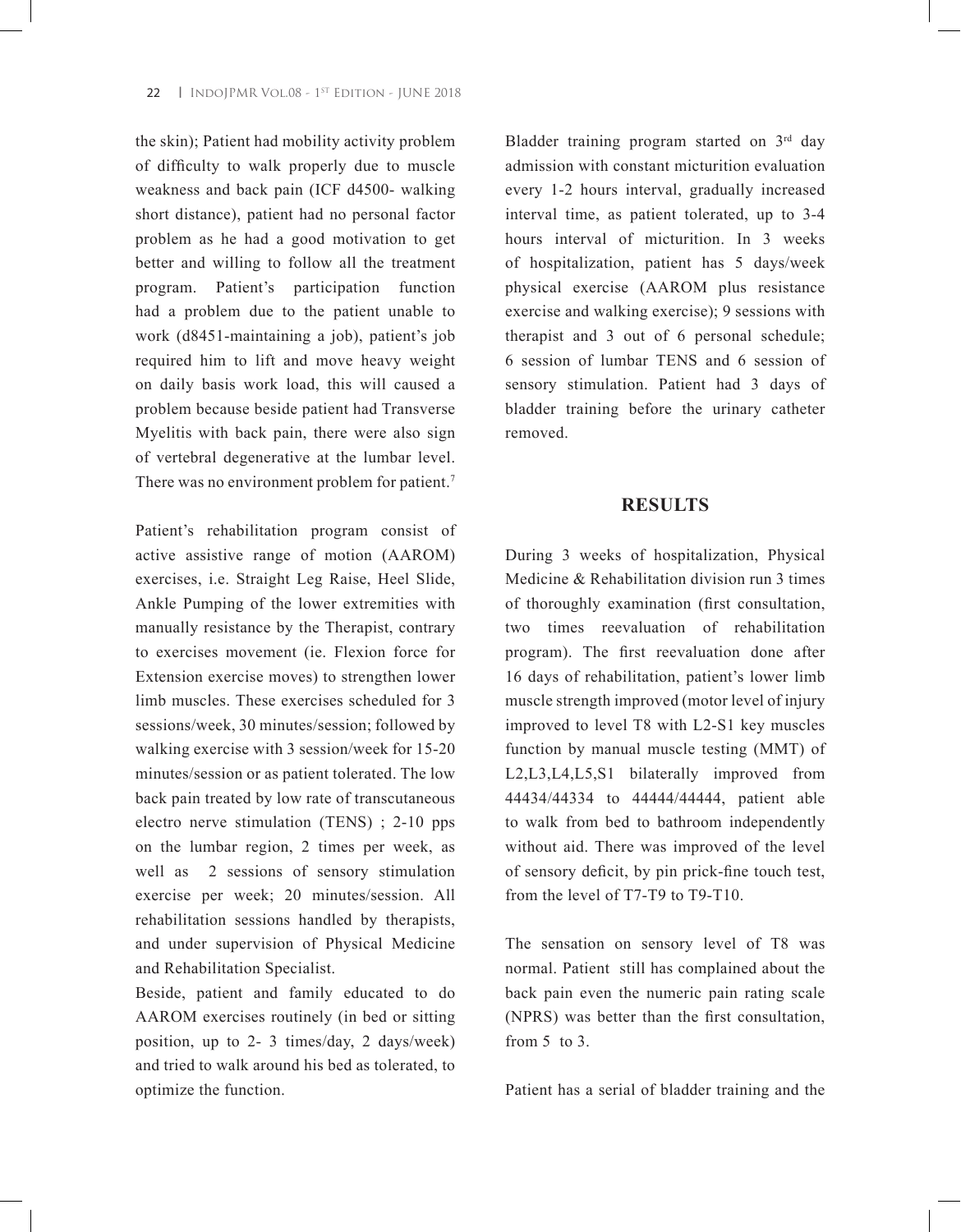urinal catheter already removed at the first rehabilitation reevaluation. There was still minimal pain when urinating, but there was no retention of urinary..

On the second reevaluation (day  $21<sup>st</sup>$ ), patient has improved of L2-S1 MMT to 55445/55445, able to walk independently with no back pain. There was still pain on changing position from sitting to upright.

Sensory function has restored to normal, and patient could urinate painless.

International Classification of functioning disability and health (ICF) has showed body function problem and weakness of both lower extremities have improved. There was restriction of participation, needed to assessed and facilitation to the job provider about patient function and ability needed at the working place.

Patient has high dose injection of Methylprednisolone, followed by tapering off, to decreased the swelling in the spinal cord. Along with two serial of antibiotics; ciprofloxacin 400 mg and Ampicillin Sulbactam 1 g iv during the hospitalization. Serial of blood and urine tests have shown improvement of leucocyte, from 16.800 to 8.700/dL and urine bacterial from 25.520.4 to 22.3/uL. There was diplococcus bacteria, and no tuberculosis bacteria have found on phlegm.

Further education is needed for the patient and family to remind and motivate the patient to do Rehabilitation Program routinely, after discharge from hospital. Home program of strengthening exercise, by isotonic exercise

is recommended for the patient. Patient has a semirigid Lumbosacral orthosis to stabilized the spine.

# **DISCUSSION**

Patient has spinal cord injury by ASIA impairment scale (AIS) D on level of T6; Radiological findings in thoracolumbal MRI shown lesion at the thoracal level. There was no cerebro spinal fluid (CSF) analysis that could described the elevate of leucocyte and IgG, as the implicated of the inflammatory (myelitis) sign.

Rehabilitation program have done for 3 weeks during the hospitalization, and the results were improvement of motoric, sensory and autonomic function after 16days of program. Patient also has pharmacological therapy. Rehabilitation program consists of AAROM exercise, combined by walking exercise. The outcome were improvement of the strength of lower extremities, and ability to walk. Application of TENS was effective in reduce the back pain, caused by degenerative and myelitis process.

Calis M, et al. (2014) has proven that Rehabilitation program on transverse myelitis patient were increasing patient's strength and endurance, improving co-ordination, reducing spasticity and muscle wasting in paralyzed limbs, and regaining greater control over bladder and bowel function. They have used therapeutic exercises; passive and active ROM, muscle strengthening program and mobilization exercises along with neuro-muscular facilitation exercises, with results were improving of functional status assessed by Functional independent measure, Barthel index, Functional ambulatory scale, after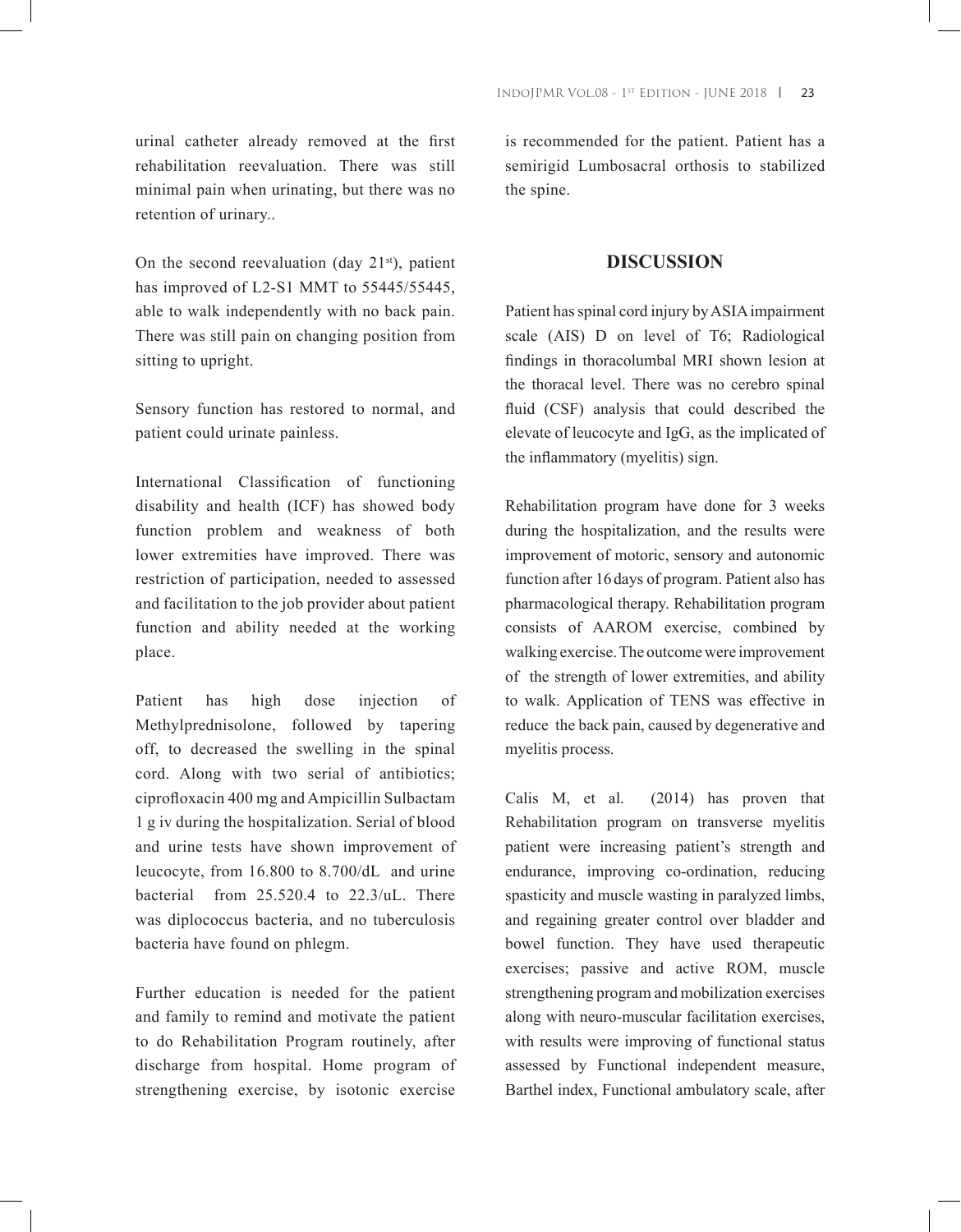**24** | INDOJPMR VOL.08 - 1<sup>ST</sup> EDITION - JUNE 2018

5 days per weeks exercise, for 4 weeks total rehabilitation program.8

Christina L Sadwosky, et al. suggested that rehabilitation approach with activity-based restorative exercise by therapist in transverse myelitis patients, increase muscle strength, increase joint range of motion (ROM), improve muscle tone, reduce pain, and finally maximize functional mobility. The goal of sensory stimulation is to enhanced excitatory flow from muscle spindles to the motor neuron pools and depresses the inhibitory effect of the Golgi tendon organ. Rehabilitation exercise program varies from 2-5 days per week with recommendation for further home based rehabilitation programs designed to be functional and feasible in the context of daily living.<sup>9</sup>

Rehabilitation program in this case was to 2- 3 times/day and 2 days/week, was less frequent than Calis, <sup>8</sup> but similar with Christina.<sup>9</sup>

Autonomic dysfunction as a retention urine in this case was treated with serial bladder training, which started on 3rd day admission with constant micturition evaluation every 1-2 hours interval, gradually increased interval time, as patient tolerated, up to 3-4 hours interval of micturition, for 3 weeks. As the result was patient able to voiding normally. This result in line with Calis case report has proven that Rehabilitation program improved bladder function.8

A case report by Alberto Ortega-Rosales, et al., in 2019, has proven Mycobacterium tuberculosis infection caused Acute Transverse Myelitis, and the patient has showed improvement after tuberculosis treatment.<sup>10</sup> This result also confirmed by a clinical study by Feng Yanqing

at al. in 2010 on Mycobacteria infection that caused incomplete transverse myelitis which showed improvement on clinical and spinal cord radiological MRI after anti tuberculosis treatment.11 In this case, the patient has still not free from the latent tuberculosis infection. Other bactery infection, such as diplococcus infection from the respiratory tract, can be the cause of myelitis. Most of the Transverse Myelitis were related to the streptococcus and pneumococcus infection,<sup>12</sup> Ghita Ann Wiebe, et al. had reported a case of transverse myelitis related to diplococcus infection <sup>13</sup>

## **CONCLUSION**

Medical rehabilitation program (active range of motion exercise, combined with strengthening exercise, serial sensory stimulation and autonomic function retraining/bladder training) for 5 days a week along with pharmacological treatment for 3 weeks were effective to restore the function of Transverse Myelitis.

### **REFERENCES**

- 1. Ropper AH, Samuels MA, Klein JP. Adams and Victor's Principles of Neurology.  $10^{th}$ Ed. USA : McGraw Hill; 2015 : 922-923.
- 2. Minagar A, ed. Neuroinflamation. Acute Transverse Myelitis : Clinical Feature, Pathophysiology, and Treatment Options. 2<sup>nd</sup> Ed. USA : Academic Press; 2018 : 141-161.
- 3. Darras B, Jones H, Ryan M, De Vivo D, editors. Neuromuscular Disorders of Infancy, Childhood, and Adolesence. 2nd Ed. United Kingdom : Academic Press; 2015 : 385-386.